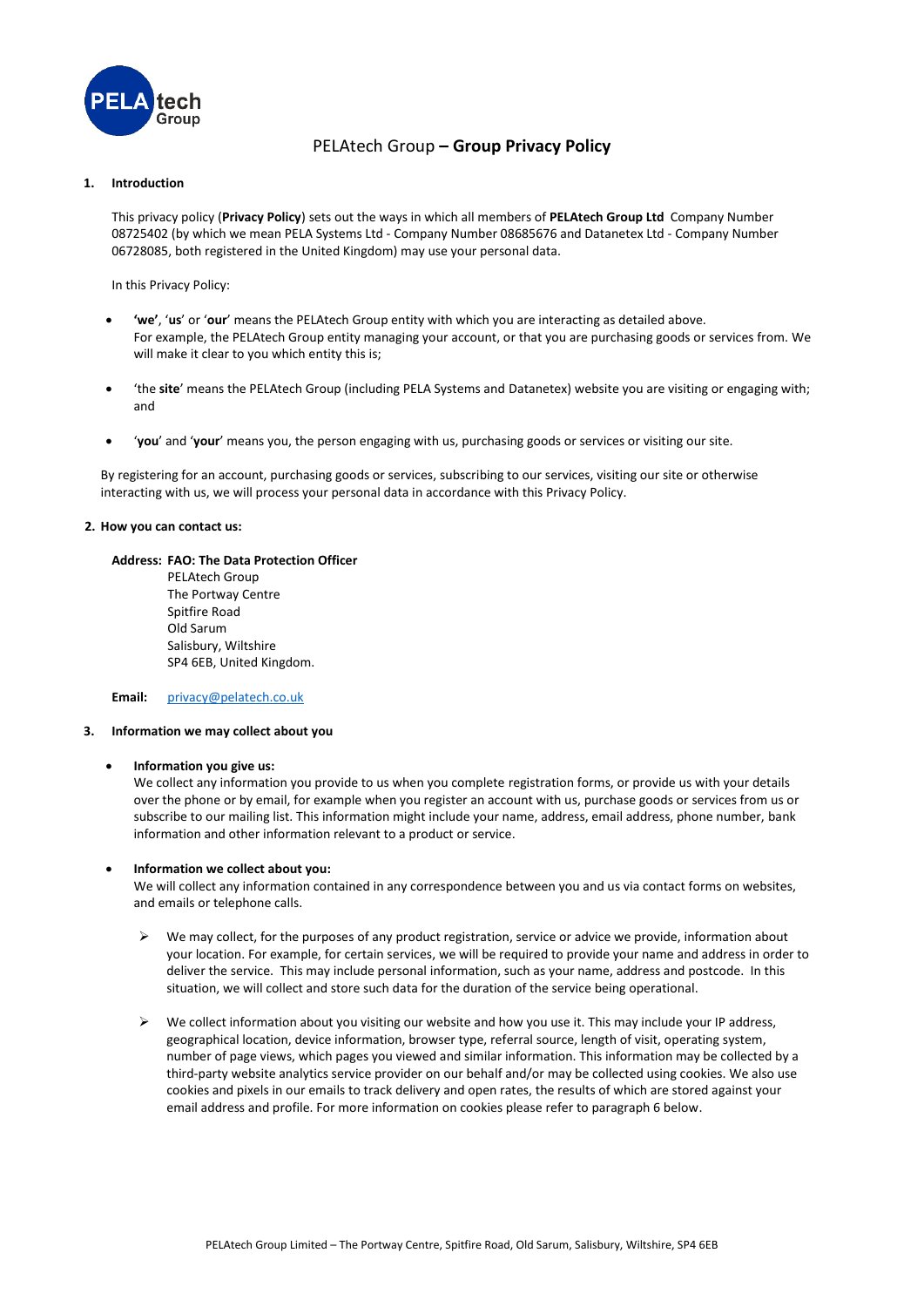# • **Information we receive from third parties:**

We may collect information about you from third parties that we work closely with for the purposes of delivering to you the services that you request from us. For example, we may engage third parties to assist us with our payment systems; these entities will collect information directly from you on our behalf. We may engage third parties to operate websites on our behalf; these entities will collect information directly from you about your visits to the website on our behalf.

➢ We may also receive information about you from third parties where you have consented to such third party sharing your information with us.

# **4. How we use information about you**

We may use your information for the following purposes, depending on the relationship we have with you. Prior to submitting your personal data to us, we will provide you more specific information where necessary about how we will use your data, and link you to this privacy policy.

| We use personal data to:                                                                                                                                                            | The purpose of this is:                                                                                                                                                                                                                                                                                                                                       | The applicable legal basis:                                                                                                                                                                                                                                                                                                                                                                                                                                                                                                                                                   |
|-------------------------------------------------------------------------------------------------------------------------------------------------------------------------------------|---------------------------------------------------------------------------------------------------------------------------------------------------------------------------------------------------------------------------------------------------------------------------------------------------------------------------------------------------------------|-------------------------------------------------------------------------------------------------------------------------------------------------------------------------------------------------------------------------------------------------------------------------------------------------------------------------------------------------------------------------------------------------------------------------------------------------------------------------------------------------------------------------------------------------------------------------------|
| Provide you with information that you<br>have requested from us, in relation to<br>products, or services we provide (for<br>example e-mail communication &<br>related calls).       | We will need to use your contact details<br>to keep you updated about the products<br>or services you have indicated you are<br>interested in.                                                                                                                                                                                                                | By specifically requesting information<br>from us, you are consenting to us using<br>your personal data for the purposes of<br>communicating such information to you.                                                                                                                                                                                                                                                                                                                                                                                                         |
| For general administration and the<br>delivery of products or services, for<br>example to contact you with information<br>about a product or service.                               | We will need to use your details for<br>planning and logistics, to invoice you, to<br>provide you customer service in relation<br>to the product or service, and general<br>administration of your account, enquiry<br>or service.<br>Please note that we may also share your<br>personal data with other entities in the<br>PELAtech Group for this purpose. | Where you have requested information<br>regarding a product or service, or we<br>have delivered a product or service to<br>you, we need to use your personal data<br>in this way to perform our contractual<br>obligations to you. Where you have<br>requested information, but do not have<br>a contract with us, it is our legitimate<br>interest to use your personal data for<br>general administration and logistics in<br>relation to your enquiry.                                                                                                                     |
| To keep in contact with you about other<br>similar products or services of ours that<br>may be of interest to you, or for<br>research purposes relating to a product<br>or service. | To keep you up to date on similar<br>products or services you have previously<br>purchased from us in the past. To<br>analyse the effectiveness of our<br>products and offerings to you.                                                                                                                                                                      | It is our legitimate interest to keep you<br>up to date on similar products or<br>services of ours you have utilised in the<br>past. Where we rely on legitimate<br>interests in this way, we will offer an opt<br>out, and unsubscribe option on any<br>marketing information we send you.                                                                                                                                                                                                                                                                                   |
| Pass on your contact details to our<br>logistics partners to enhance your<br>experience with a product or service you<br>have signed up for or purchased.                           | We engage logistic partners in order to<br>enhance your experience of our<br>products and services, such as engaging<br>carriers, service providers, consultants,<br>manufacturers or distributers.                                                                                                                                                           | Where we need to share these details<br>with such logistic partners in order to<br>perform the contract we have with you,<br>the legal basis would be the<br>performance of a contract.<br>In other circumstances, we have a<br>legitimate interest to provide the details<br>to our partners, because these services<br>are required for a seamless experience,<br>and it is in your interest to be provided<br>with this information. If you prefer us<br>not to share these details with our<br>logistics partners, you can let us know<br>during the contracting process. |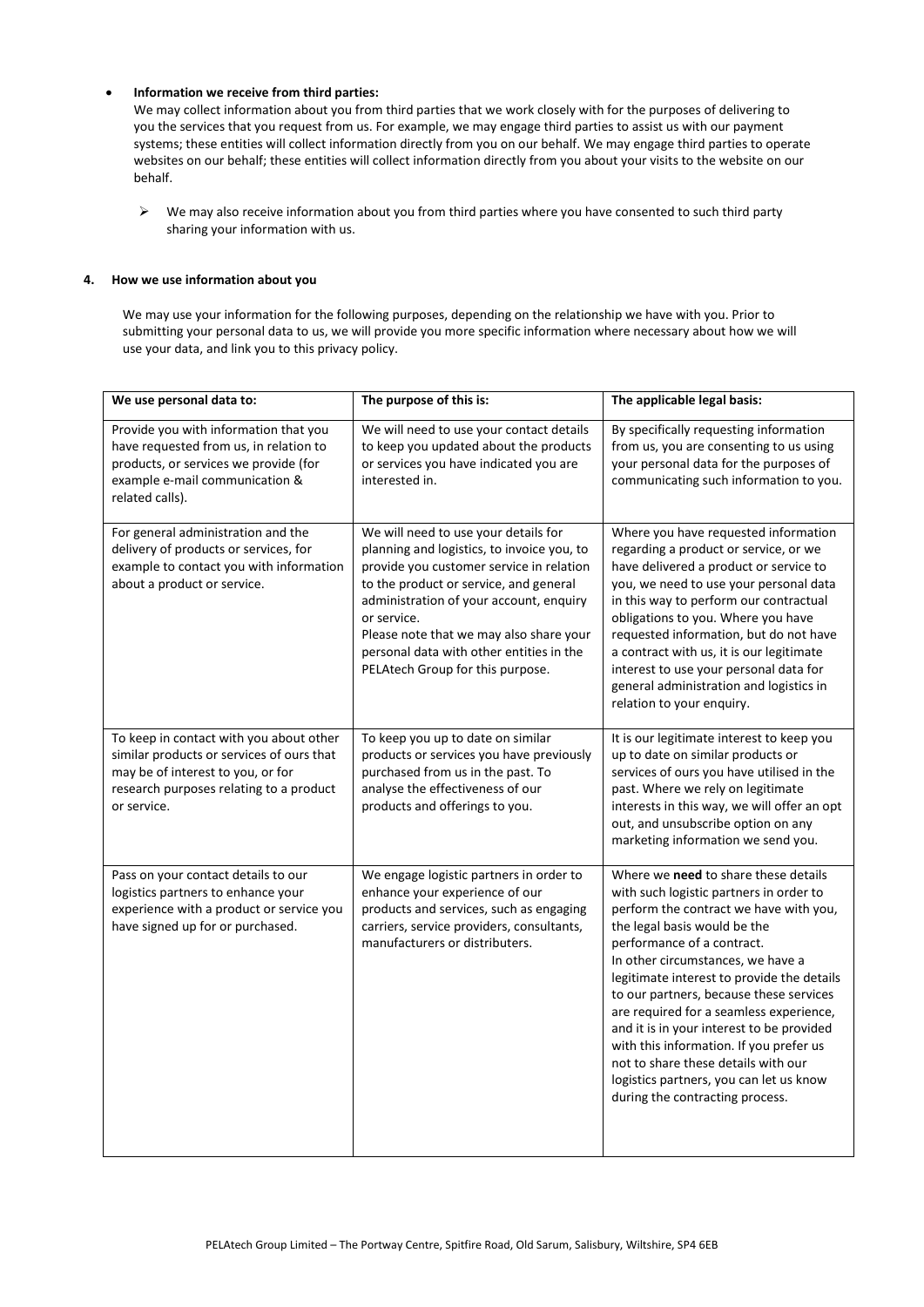| To assess the activity of our services.                                                             | We assess how people use and purchase<br>our products and services. We do this<br>using any documentation, contract,<br>invoice or communication we receive<br>relating to the use of services. We use<br>this information for analytics, and to<br>improve and enhance our services.                          | It is our legitimate interest to monitor<br>the location and engagement of our<br>clients and users of services and<br>products.                                                                                                                                                                                                                                                                                                               |
|-----------------------------------------------------------------------------------------------------|----------------------------------------------------------------------------------------------------------------------------------------------------------------------------------------------------------------------------------------------------------------------------------------------------------------|------------------------------------------------------------------------------------------------------------------------------------------------------------------------------------------------------------------------------------------------------------------------------------------------------------------------------------------------------------------------------------------------------------------------------------------------|
| Transfer your contact details to a service<br>provider, manufacturer, consultant or<br>distributer. | The purposes for which your personal<br>data will be communicated to enable the<br>party to communicate with you directly<br>regarding an outstanding matter or<br>contract. For example: device warranty<br>claim, which is handled by the<br>manufacturer and they need to make<br>initial contact with you. | When you purchase a product or service<br>from us, you are consenting to your<br>Personal Data being passed to the<br>service provider, manufacturer,<br>consultant or distributer, or any other<br>third-party requiring your data in order<br>to deliver any contracted element of our<br>engagement. If you do not wish for your<br>information to be passed on, please<br>express this instruction at time of<br>registering your account. |
| Analyse user traffic to measure use of<br>our websites and improve their content.                   | We may use information such as your IP<br>address for analytical purposes of our<br>pages, this could also include improving<br>the content of our websites and<br>services.                                                                                                                                   | We have identified web analytics as a<br>legitimate interest of our business, and<br>allow us to better meet your needs as a<br>customer.                                                                                                                                                                                                                                                                                                      |
| To comply with or abide by legal<br>obligations or requirements.                                    | We may need to use or process your<br>personal data to comply with some legal<br>requirements, an example being health<br>and safety or use of a product/service.                                                                                                                                              | Where we need to process your data for<br>these reasons, the legal basis will be<br>compliance with a legal obligation.                                                                                                                                                                                                                                                                                                                        |

You can find out more information on the privacy **notice** provided at the time you submit your data to us or in your contract with us (if applicable).

# **5. Who we might share your data with**

In certain circumstances we may share your personal information with:

- Other entities in the PELAtech Group. Where the relevant PELAtech Group entity is outside the EEA, we would only transfer data where an appropriate safeguard such as EU model clauses or Privacy Shield certification exists between the entities.
- Selected third parties that we work with, where necessary for the purposes of delivering to you services that you request from us. For example, when you register for a service we provide, we may need to share your information with third party sub-contractors, service providers or other PELAtech Group entities. Where we use such third parties, we enter contracts which ensure that the third party is obligated to provide at least the same level of data protection as the PELAtech Group entity entering into that contract, and we take reasonable, appropriate steps to ensure that the contractor effectively processes the personal data in a manner consistent with this Privacy Policy and our internal policies relating to the protection of Personal Data.
- Any other PELAtech Group entity or selected third party that you consent to our sharing your information with for marketing purposes (such consent will be sought prior to our sharing of this data).
- Any other third parties where necessary to enable us to enforce our legal rights, or to protect the rights, property or safety of our employees or where such disclosure may be permitted or required by law.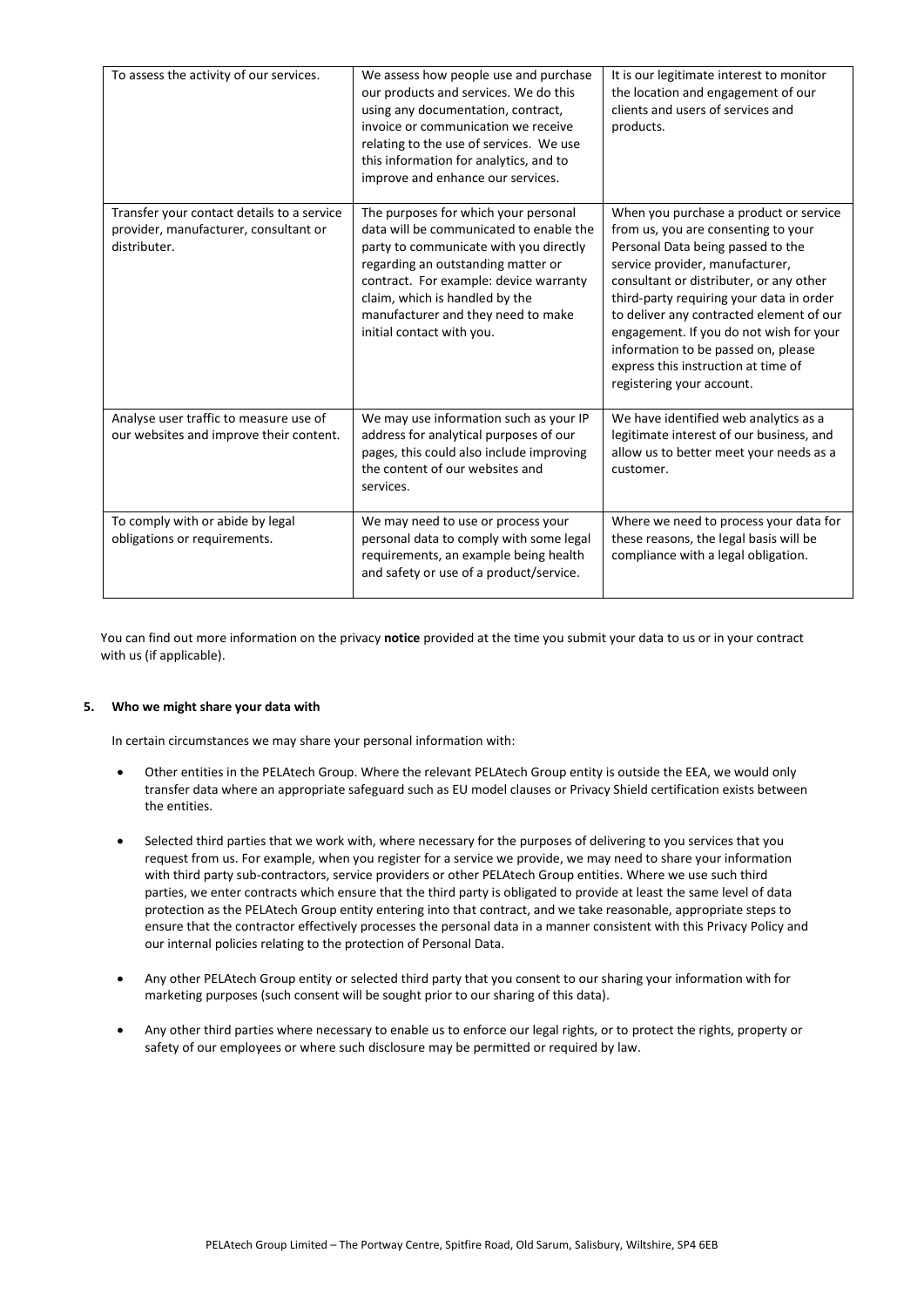# **6. Cookies**

We use cookies to ensure that you get the most out of our site. Cookies are small text files which we store on the device you use to access the site. Cookies allow us to monitor your use of the software and simplify your use of the site. For example, a temporary cookie is also used to keep track of your "session". Without that temporary cookie (which is not stored after you quit your browser) you would have to log on every time you access a new page.

If you do not wish for cookies to be installed on your device, you can change the settings on your browser or device to reject cookies. For more information about how to reject cookies using your internet browser settings please consult the "Help" section of your internet browser (or alternatively visit [http://www.aboutcookies.org\)](http://www.aboutcookies.org/).

Please note that, if you do set your Internet browser to reject cookies, you may not be able to access all of the functions of our websites.

# **7. Third Party Content, Sites, and Contributions**

Some of our websites may contain content and links to other websites or apps that are operated by third parties. We don't control these third-party websites or apps (including whether or not they store cookies) and this Privacy Policy does not apply to them. Please consult the terms and conditions and Privacy Policy of the relevant third-party website or app to find out how that site/app collects and uses your information and to establish whether and for what purpose they use cookies.

# **8. How we look after your data and how long we keep it for**

We use a variety of technological and operational security measures to protect your information against any unauthorised access to, unlawful use of, and modification and destruction of any personal data we store.

We will retain your information for as long as is necessary to provide you with the services that you have requested from us, or for as long as the law otherwise permits. Where you have not purchased products or services, received consultation or registered an interest in a PELAtech Group company, or otherwise engaged with us in four years, we will delete your data, unless we have an obligation to retain it for longer (for example for taxation purposes).

Transmission of information over the Internet can be insecure, and although we employ measures to protect your information from unauthorised access we cannot always guarantee the security of information sent over the Internet.

# **9. Where we store your information**

Where you are interacting with a PELAtech Group entity located inside the EU, our servers are situated inside the European Economic Area (EEA) and all of the information that we collect about you will be stored on these servers.

In certain circumstances your information may be processed outside of the EEA such as when another PELAtech Group entity assists us with the services you have requested from us, or we engage third parties based outside of the EEA. This could also be for example where you have signed up to exhibit, sponsor or attend an event outside the EEA. In such circumstances, we will take all steps necessary to ensure that any of your information is adequately protected and processed in accordance with this Privacy Policy, and where necessary, we put in place relevant safeguards to ensure the safe processing of your data.

# **10. Your rights in relation to your Personal Data**

You have the right to:

- o Request a copy of the personal data that we keep about you, by making a request in writing to the Data Protection Officer. Our Data Protection Officers details are provided on Page 1 of this policy. You can ask us to provide the data in a commonly used, machine readable format, and where we are able to; transmit this data to another organisation.
- o Contact the Data Protection Officer if you are concerned that any of the information we hold on you is incorrect, to have that data corrected.
- o Contact the Data Protection Officer to ask us to stop processing your data, or withdraw consent where we are relying on consent as the legal basis for any processing of your data.
- Contact the Data Protection Officer to request that we delete your personal data.
- o To lodge a complaint with the data protection authorities if you believe we have not complied with any applicable data protection law. In the UK, the relevant authority is the Information Commissioners Office, you can find their details at [www.ico.org.uk.](http://www.ico.org.uk/)